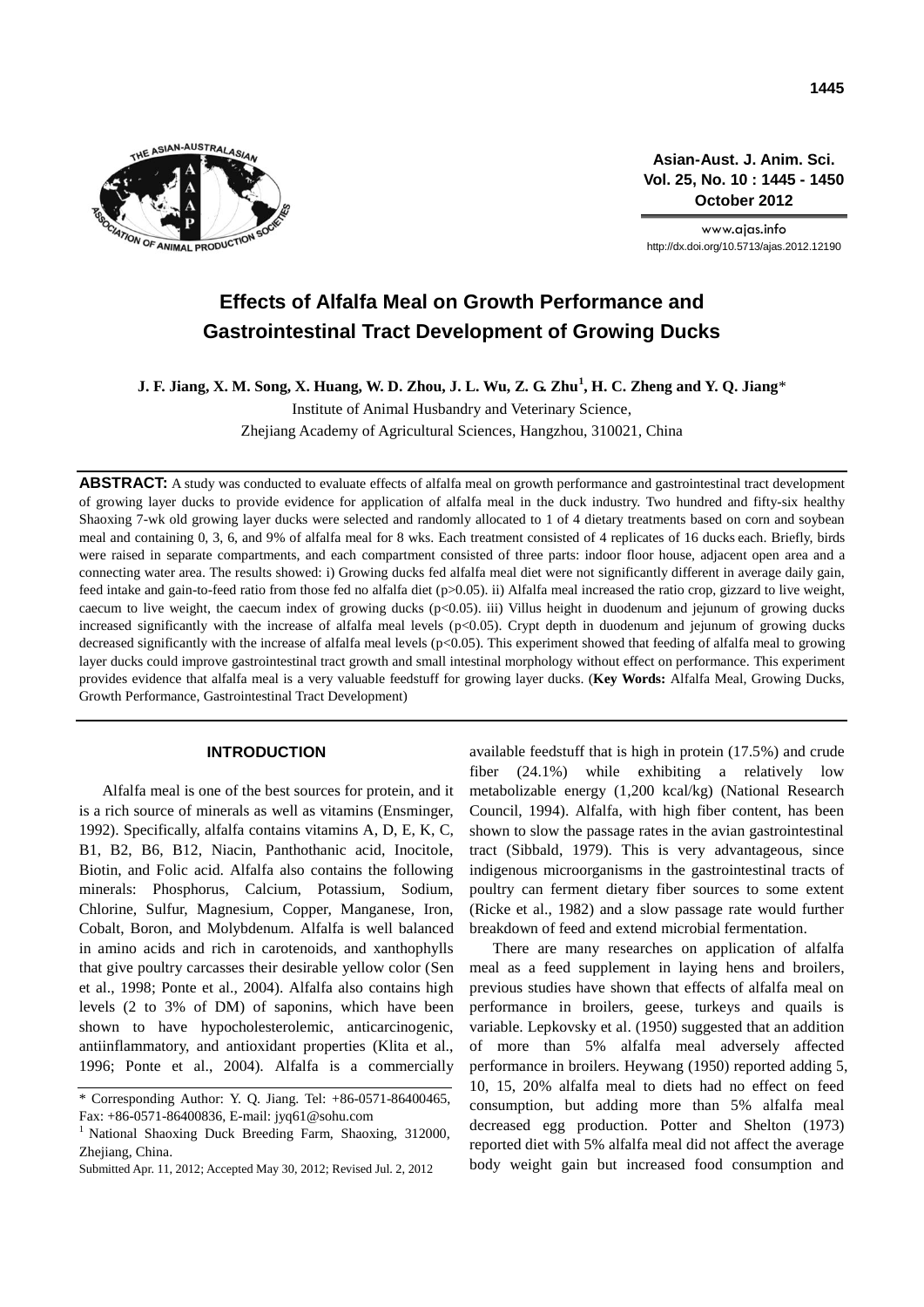decreased the efficiency of food utilization in turkeys. Diets containing 10% or more alfalfa meal affected feed consumption in geese, turkeys, quails and broilers (Cheeke et al., 1983) and daily weight gain and feed efficiency in geese (Yu et al., 1998). Adding 3, 6 and 9% alfalfa meal to diets of laying quails had no significant effect on live weight, egg production, feed consumption or feed efficiency (Güçlu et al., 2004).

The influence of alfalfa meal in ducks is not clear. Duck is a waterfowl and has a different physiology than other poultry (Ali et al., 2008). Ducks intake much fodder succulence in practice, which showing ducks should be able to utilize alfalfa. To the authors' knowledge, so far, insufficient or no investigations at all have been carried out into the effects of the alfalfa meal upon duck. Therefore in the present experiment, effects of alfalfa meal added to the diet of ducks on performance and gastrointestinal tract development were investigated.

#### **MATERIALS AND METHODS**

## **Experimental animals and diets**

Shaoxing duck is a local breed in China, characterized by small body size, early maturity and high egg production. In the present experiment, 256 Shaoxing 7-w-old growing ducks for egg production from National Shaoxing Duck Breeding Farm (Zhejiang, China) were selected and randomly allocated to the control and alfalfa-treated groups,

|  | Table 1. Composition and nutrient level of diets |  |  |  |
|--|--------------------------------------------------|--|--|--|
|--|--------------------------------------------------|--|--|--|

with alfalfa supplemented to the basal diet at the level of 3, 6 and 9%, respectively, for a period of 8 wks. Each treatment consisted of 4 replicates of 16 ducks each. The place for raising ducks was comparted into 16 compartments. Each replicate was individually arranged in one compartment and each compartment has three parts: indoor floor pens, adjacent open sports ground and a connecting water area for ducks to paddle in. The dimensions of each indoor floor pens were 9 m $\times$ 2 m $\times$ 1.5 m, the dimensions of each adjacent open field were  $10 \text{ m} \times 2 \text{ m}$  $\times1.5$  m, and the dimensions of water area were 10 m $\times2$  m  $\times$ 1.5 m. The whole indoor house including all indoor floor pens has enclosing wall at 2.5 m and sloping roof at height 2.5 m. Alfalfa was harvested at the start of flowering, dried in the sun by 5 h, passed through a hot air drier at  $500^{\circ}$ C by 3 min and graded by mesh size (1 mm to 2 mm). Alfalfa meal composition: CP 14.2, EE 2.6, CF 21, ASH 8.3, Ca 1.52, P 0.22. CP, EE, CF, ASH, Ca and P were respectively analyzed by kjeldahl nitrogen determination method, soxhlet extraction method, acid-alkali method, ashing method, EDTA complexometric titration method, molybdate yellow spectrophotometric method.

Ducks were maintained on the growing diet *ad libitum*. The main characteristics and composition of diets are shown in Table 1 following the feeding and housing standards of the breed. The breeders' diet for 5- to 17-wkold formulate containing 10.8 MJ/kg energy, 16.0% crude protein, 0.9% calcium, 0.5% phosphorus, 0.3% methionine

| Ingredients $(\%)$             | Treatment1 | Treatment 2    | Treatment 3 | Treatment 4    |
|--------------------------------|------------|----------------|-------------|----------------|
| Corn                           | 54.5       | 56.4           | 56.5        | 57.8           |
| Soybean meal                   | 20         | 20.3           | 20.2        | 20.4           |
| Alfalfa meal                   | $\Omega$   | 3              | 6           | 9              |
| Wheat middlings                | 21.7       | 16.5           | 13.5        | 9              |
| Methionine                     | 0.1        | 0.1            | 0.1         | 0.1            |
| Stone meal                     | 2          | $\overline{2}$ | 2           | $\overline{c}$ |
| Calcium hydrogen phosphate     | 0.4        | 0.4            | 0.4         | 0.4            |
| Salt                           | 0.3        | 0.3            | 0.3         | 0.3            |
| Mineral and vitamin premix $1$ |            | $\mathbf{1}$   |             | 1              |
| Total                          | 100        | 100            | 100         | 100            |
| Nutrient content <sup>2</sup>  |            |                |             |                |
| Metabolizable energy (MJ/kg)   | 10.80      | 10.81          | 10.80       | 10.80          |
| Crude protein $(\%)$           | 16.01      | 16.02          | 16.03       | 16.01          |
| Crude fibre $(\%)$             | 2.49       | 3.03           | 3.57        | 4.10           |
| Calcium $(\%)$                 | 0.91       | 0.90           | 0.90        | 0.91           |
| Phosphorus (%)                 | 0.50       | 0.51           | 0.52        | 0.51           |
| Methionine (%)                 | 0.30       | 0.30           | 0.30        | 0.30           |
| Lysine $(\%)$                  | 0.79       | 0.79           | 0.79        | 0.79           |

<sup>1</sup> Premix provided, for each kg of complete diet, Vitamin A, 3,000 IU; Vitamin D<sub>3</sub>, 600 IU; Vitamin E, 8.0 mg; Vitamin K, 2.0 mg; Vitamin B<sub>1</sub>, 3.0 mg; Vitamin B<sub>2</sub>, 5.0 mg; Vitamin B<sub>12</sub>, 0.02 mg; folic acid, 1.0 mg; niacin, 60 mg; pantothenic acid, 11 mg; Mn, 30 mg; Zn, 60 mg; Fe, 96 mg; Cu, 8.0 mg; I, 0.45 mg; Se, 0.15 mg.

<sup>2</sup> ME based on calculated values, others were analyzed value.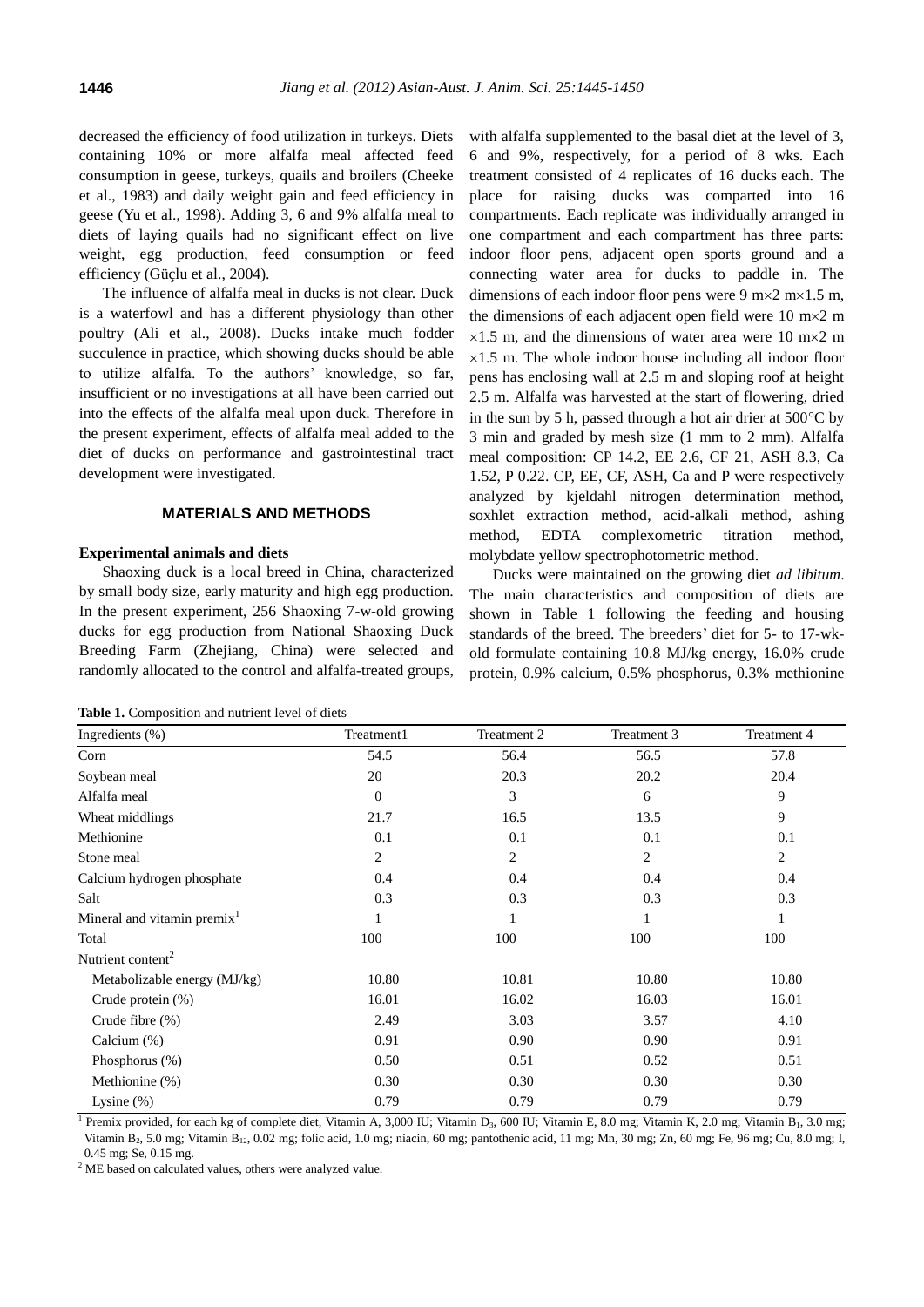and 0.7% lysine. The place for raising ducks consists of three parts: indoor floor house, adjacent open sports ground and a connecting water area. Birds were raised in separate compartments with 8 male and 8 female ducks each. Ducks were given free access to water and food with plastic drinkers and plastic feeders under natural 13 h lighting and low lighting throughout the night (the illumination intensity was 5 Lx in the house). The trial was conducted in 2010, and environmental temperature during trial was 19 to 29°C. All procedures of this experiment were approved by the Animal Care and Use Committee of Zhejiang Province, China.

### **Parameters measured**

Growth performances were determined from 7 to 15 wks old, feed consumption was recorded daily. Weight gain, feed intake and feed/gain of ducks were measured.

At 15-wk old, ducks were weighed after a period of fasting (12 h) with free access to water and then 2 male and 2 female ducks selected randomly from each group were slaughtered by neck cut for tissue sampling. The gastrointestinal tract was quickly removed from the body.

#### **Measurement of gastrointestinal tract indices**

The crop and gizzard tissues were cleaned and weighed. Cecal contents were immediately removed and the cecal wall was flushed clean with 0.9% saline, blotted dry on filter paper, and weighed, the same procedure was applied to the small intestine. The length of the small intestine and caecum was measured to the nearest 1 mm under the same conditions.

The ratio crop, gizzard to live weight was expressed as percentages of weights of the tissues to live body weight. Small intestine index and caecum index were expressed as the value of small intestine and caecum lengths and to live body weight (mm/g of BW).

#### **Measurement of small intestinal mucosa morphology**

Samples of duodenum, jejunum and ileum were fixed immediately in formalin for the measurement of villus height and crypt depth after ducks were slaughtered. Samples were fixed in 10% formalin, dehydrated by immersion in a graded series of alcohols of increasing

concentration (from 70% to absolute), infiltrated with xylene, and embedded in paraffin. A microtome was used to make 5-um cuts that were mounted in glass slides and stained with hematoxylin and eosin. Villus height  $(\mu m)$  and crypt depth  $(\mu m)$  from each slice were measured in approximately 50 microscopic fields by using an image analysis system. (Image-Pro, Media Cybernetics, Inc., Silver Springs, MD). The villus height was measured from the tip of the villi to the villus crypt junction, and the crypt depth was measured from the villus crypt junction to the base of the crypt.

#### **Statistical analysis**

All data were arranged to evaluate by analysis of variance following the mixed procedure in a completely randomized design using the SAS software program (SAS, 1998), the statistical model included the main and interactive effects of alfalfa meal and sex. Treatment differences were considered significant at  $p \le 0.05$ .

## **RESULTS AND DISCUSSION**

## **Effect of alfalfa meal on growth performance of growing ducks**

All ducks fed alfalfa meal diet were not significantly different in body weight, average daily gain, mortality, feed intake and gain-to-feed ratio from those on the control (p>0.05) (Table 2). The results showed 3 to 9% alfalfa meal in diet didn't affect the growth of growing ducks.

Previous studies have shown that effects of alfalfa meal on performance in animals may vary. Heywang (1950) reported adding 5, 10, 15, 20% alfalfa meal to diets had no effect on feed consumption, but adding more than 5% alfalfa meal decreased egg production. Lepkovsky et al. (1950) suggested that an addition of more than 5% alfalfa meal adversely affected performance in broilers. Potter and Shelton (1973) reported diet with 5% alfalfa meal did not affect the average body weight gain but increased food consumption and decreased the efficiency of food utilization in turkeys aged between 4 and 8 wks. Diets containing 10% or more alfalfa meal affected feed consumption in geese, turkeys, quails and broilers (Cheeke et al., 1983) and daily weight gain and feed efficiency in

**Table 2.** Effects of alfalfa meal on growth performance of growing ducks from 7 to 15 wks old

| Items                      | $\Omega$ | 2     |       | Q     | SEM <sup>1</sup> | p values |
|----------------------------|----------|-------|-------|-------|------------------|----------|
| Final body weight (kg)     | 1.493    | 1.525 | 1.533 | 1.529 | 0.02             | 0.1653   |
| Mortality $(\%)$           | 4.0      | 3.75  | 3.25  | 3.5   | 0.7              | 0.8381   |
| Average daily gain (g)     | 10.05    | 10.95 | 11.05 | 10.45 | 0.18             | 0.2164   |
| Feed intake (g/bird per d) | 126.0    | 127.1 | 129.8 | 126.5 | 1.90             | 0.1964   |
| Feed: gain ratio           | 12.54    | 11.60 | 10.77 | 12.10 | 0.97             | 0.2758   |

<sup>1</sup> Standard error of means. Groups did not differ significantly ( $p$  > 0.05).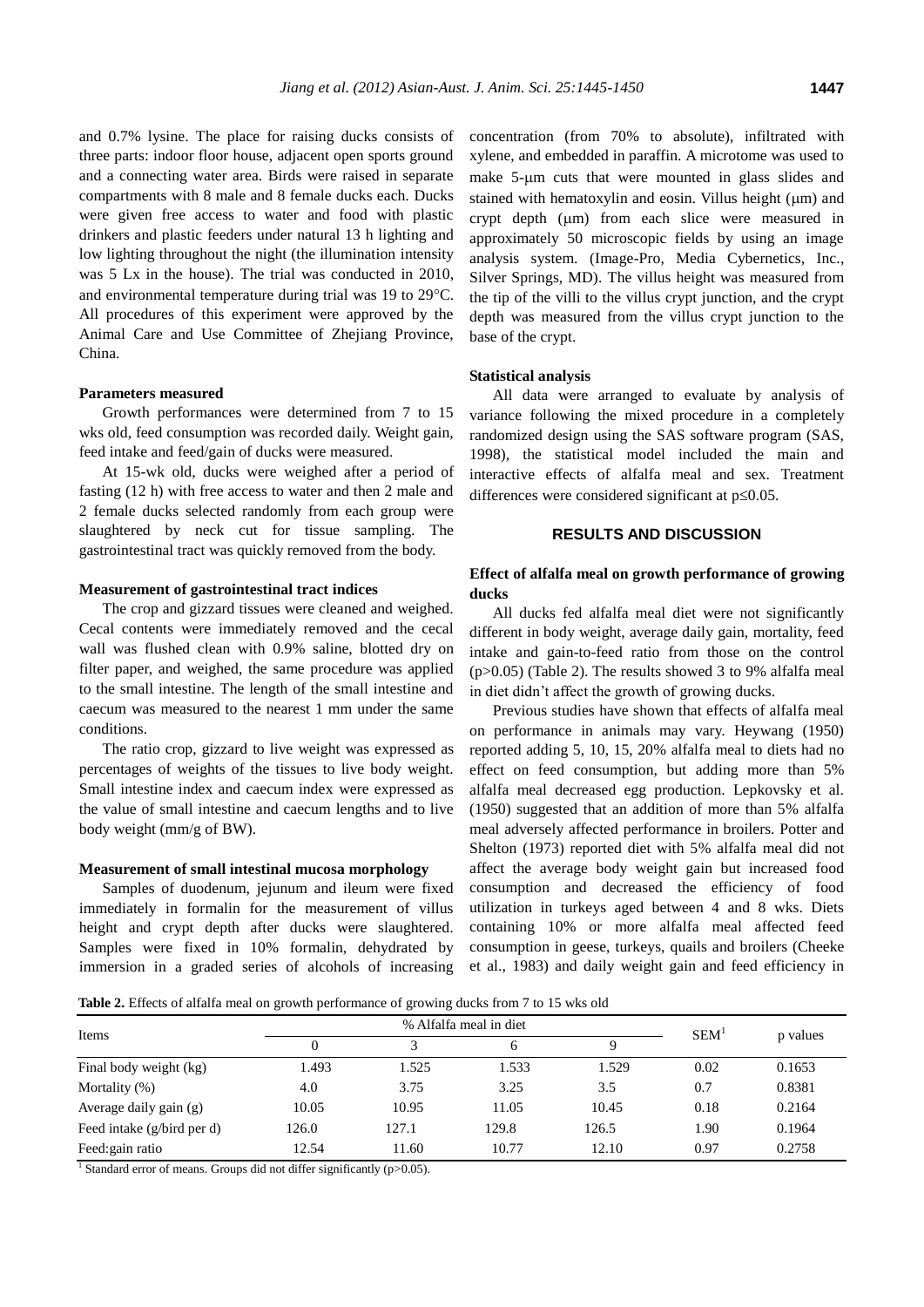| Items                                    | % Alfalfa meal in diet |                 |                   |                 | <b>SEM</b> | p values     |        |                  |
|------------------------------------------|------------------------|-----------------|-------------------|-----------------|------------|--------------|--------|------------------|
|                                          | $\Omega$               | 3               | 6                 | 9               |            | Alfalfa meal | Sex    | Alfalfa meal×sex |
| Gizzard to live weight ratio (%)         | $3.47^{b}$             | $3.50^{b}$      | $3.53^{b}$        | $3.94^{\circ}$  | 0.09       | 0.0149       | 0.1166 | 0.6917           |
| Crop to live weight ratio $(\%)$         | $0.34^{b}$             | $0.41^{\rm a}$  | $0.45^{\text{a}}$ | $0.48^{\rm a}$  | 0.02       | 0.0048       | 0.2779 | 0.6051           |
| Small intestine to live weight ratio (%) | 3.10                   | 3.23            | 3.27              | 3.33            | 0.17       | 0.8168       | 0.0055 | 0.8568           |
| Caecum to live weight ratio $(\%)$       | $0.293^b$              | $0.295^{\rm b}$ | $0.332^{\rm a}$   | $0.320^{\rm a}$ | 0.004      | 0.0440       | 0.6149 | 0.7249           |
| Small intestine index $\text{(mm/g)}$    | 1.07                   | 1.07            | 1.08              | 1.13            | 0.04       | 0.5822       | 0.0485 | 0.3617           |
| Caecum index $\text{(mm/g)}$             | $0.101^{\circ}$        | $0.108^{b}$     | $0.112^a$         | $0.113^a$       | 0.002      | 0.0319       | 0.1831 | 0.5197           |

**Table 3.** Effects of alfalfa meal on gastrointestinal tract growth of growing ducks at 15 wks old

<sup>a,b,c</sup> Means within a row with no common superscript differ statistically  $(p<0.05)$ . <sup>1</sup> Standard error of means.

geese (Yu et al., 1998). Adding 3, 6 and 9% alfalfa meal to diets of laying quails had no significant effect on live weight, egg production, feed consumption or feed efficiency (Güçlu et al., 2004). The variability in performance may be due to there was difference in the ability in utilization the alfalfa meal among poultry species, because there was difference in physiology among poultry species.

## **Effect of alfalfa meal on gastrointestinal tract growth of growing ducks**

The effects of alfalfa meal on gastrointestinal tract development of growing ducks are shown in Table 3. Alfalfa meal increased significantly the ratio crop, gizzard to live weight, caecum to live weight, and the caecum index of ducks ( $p<0.05$ ). The effect of alfalfa meal on the ratio small intestine to live weight and small intestine index of growing ducks were not significant (p>0.05). Sex had significant effect on the ratio small intestine to live weight and small intestine index of growing ducks ( $p<0.05$ ), and had no significant effects on the ratio crop, gizzard to live weight, caecum to live weight, and the caecum index of growing ducks (p>0.05) (Table 3).

Alfalfa meal increased significantly the ratio crop, gizzard to live weight, caecum to live weight, and the caecum index of ducks, which showed alfalfa meal enhanced gastrointestinal tract development of ducks. Alfalfa is a commercially available feedstuff that is high in crude fiber (24.1%) (National Research Council, 1994). The increase of the fiber content in a diet benefits the digestive system by normalizing colonic function and by increasing fecal weights and evacuation frequency (Salvin et al., 1985). Birds can digest fibre through fermentation, mainly in the caecum (Clench and Mathis, 1995). Their capabilities of fibre digestion depend on individual differences, age of birds and feed composition. It has been shown that alfalfa, with high crude fiber, has a very long transit time in the gastrointestinal tract of chickens. The increase in transit time favors bacteria degrading dietary fiber into fermentable substrates. These actions increased mucosal structure and function as well as increased the populations of commensal bacteria in the gastrointestinal tract, which would help maintain the small and large intestine (Buddington et al., 1999; McReynolds et al., 2009).

# **Effect of alfalfa meal on small intestinal morphology of growing ducks**

The effects of alfalfa meal on the small intestinal morphology in growing ducks are shown in Table 4. The effects of alfalfa meal on villus height in duodenum and jejunum were significant, villus height in duodenum and jejunum increased with the increase of alfalfa meal levels (p<0.05). Villus height were similar in ileum among all groups (p>0.05). The effects of alfalfa meal on crypt depth in duodenum and jejunum were significant, crypt depth in duodenum and jejunum decreased with the increase of alfalfa meal levels ( $p<0.05$ ). Crypt depth were similar in ileum among all groups (p>0.05). Sex had no significant effects on villus height and crypt depth in duodenum, jejunum and ileum (p>0.05) (Table 4).

**Table 4.** Effects of alfalfa meal on small intestinal morphology of growing ducks at 15 wks old

| Items        |                         |                     | % Alfalfa meal   |                       |                       |                  | p values     |        |                  |
|--------------|-------------------------|---------------------|------------------|-----------------------|-----------------------|------------------|--------------|--------|------------------|
|              |                         | $\theta$            | 3                | 6                     | 9                     | SEM <sup>1</sup> | Alfalfa meal | Sex    | Alfalfa meal×sex |
| Duodenum     | Villus height $(\mu m)$ | $886.91^{\circ}$    | $1.006.66^{b}$   | 1.111.49 <sup>a</sup> | 1.170.52 <sup>a</sup> | 14.59            | 0.0006       | 0.2661 | 0.1486           |
|              | Crypt depth $(\mu m)$   | $113.18^a$          | $108.25^{b}$     | $106.87^{\rm b}$      | $105.62^{b}$          | 0.62             | 0.0107       | 0.1014 | 0.2548           |
| Jejunum      | Villus height $(\mu m)$ | 847.07 <sup>b</sup> | $944.66^{\circ}$ | $959.40^{\circ}$      | $960.55^{\circ}$      | 5.80             | 0.0003       | 0.6389 | 0.5142           |
|              | Crypt depth $(\mu m)$   | $122.74^{\rm a}$    | $120.50^a$       | $117.71^{ab}$         | 114.07 <sup>b</sup>   | 0.75             | 0.0208       | 0.6125 | 0.7834           |
| <b>Ileum</b> | Villus height $(\mu m)$ | 643.09              | 644.17           | 645.53                | 647.70                | 0.87             | 0.4136       | 0.3043 | 0.7612           |
|              | Crypt depth $(\mu m)$   | 145.18              | 142.59           | 144.22                | 143.71                | 0.48             | 0.5961       | 0.8926 | 0.8852           |

a,b,c Means within a row with no common superscript differ statistically  $(p<0.05)$ . I Standard error of means.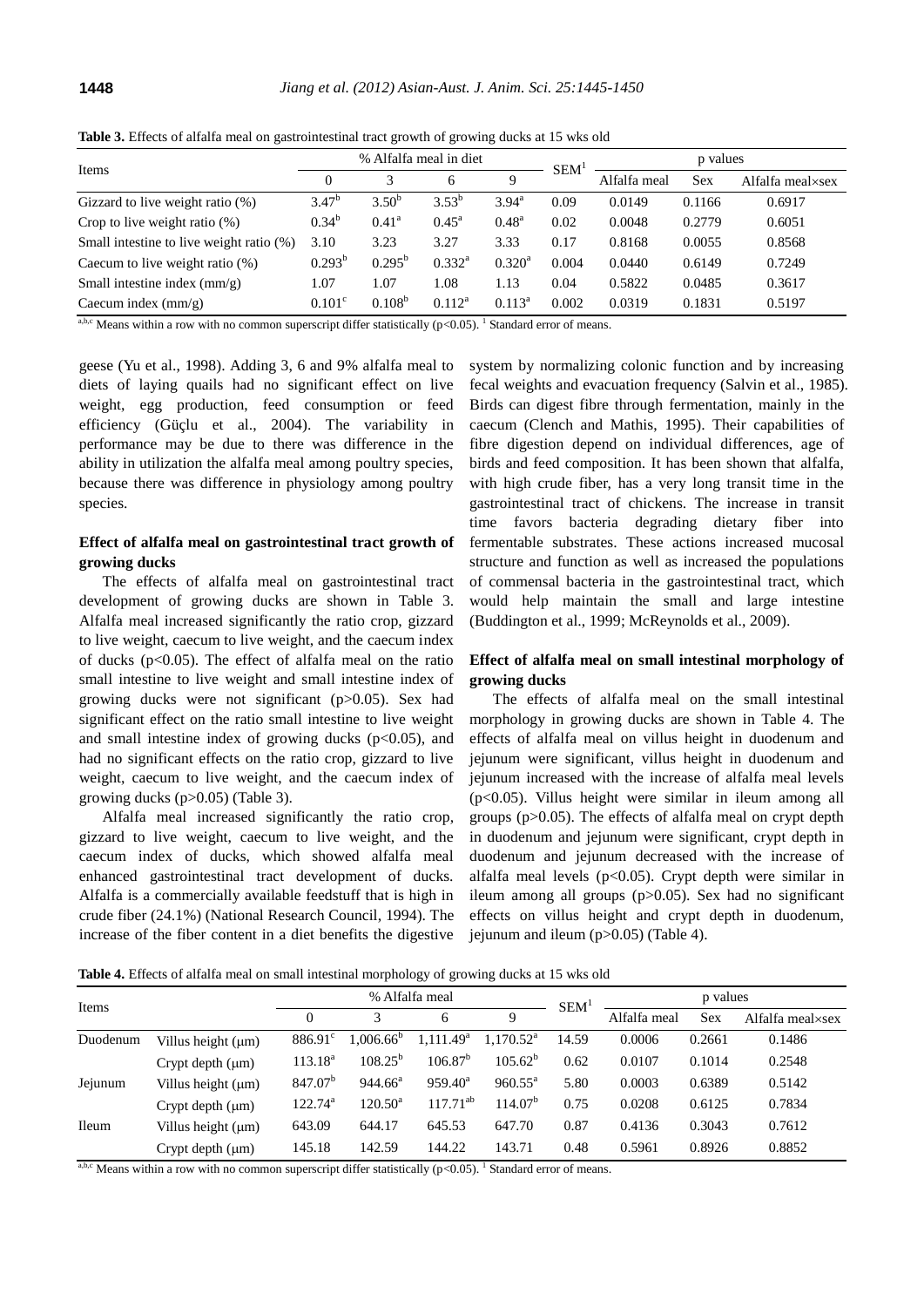The morphology of the intestinal epithelium is particularly affected by the diet. Chickens fed wet diets had increased villus height and less depth of crypts in duodenum, jejunum, ileum, ceca and colon compared to broiler chickens given dry diets (Yasar et al., 1999). Chicks fed with *B. subtilis* had increased villus height of duodenum and ileum in 28 d old (Samanya et al., 2002). Villus height was greater in birds fed yeast cell wall than in the control birds, no significant differences were found in crypt depth in small intestinal (Zhang et al., 2005). The addition of 1867.

synbiotic increased the villus height and decreased the crypt depth in ileum in broiler chickens (Awad et al., 2008). Dietary supplementation of mannan-oligosaccharides and direct feed microbials led to an increase in villus height and width, as well as a decrease in crypt depth in all parts of the intestine in broiler (Markovicva et al., 2009). The addition of prebiotic or antibiotic increased the villus height in duodenum, and prebiotic increased villus width of duodenum and ileum compared with antibiotic and control group. However antibiotic increased duodenal crypt depth compared with the prebiotic and control group in broiler chickens (Sayrafi et al., 2011). The supplementation with organic acids significantly increased the villus height in the duodenum, jejunum, the crypt depth in the duodenum, jejunum, and ileum was not affected in broiler chickens (Adil et al., 2010).

The intestinal villus and crypt morphology has been associated with intestine function and growth in animals. According to Tivey and Smith (1989), changes in enterocytes development and villi structure determine the digestive and absorptive capacity of the small intestine. Histological examination reveals the crypts to be the place of epithelial regeneration (Paulus et al., 1992). A lengthening of the villi increases the surface area for nutrient absorption. The crypt can be considered as the villus factory, and a large crypt indicates fast tissue turnover and high demand for new tissue (Yason et al., 1987).

It can be concluded that alfalfa meal in diet has the potential to improve gastrointestinal tract growth and the intestinal morphology of growing ducks for egg production. The search indicates alfalfa meal is very available feedstuff on growing egg-type duck industry. Application of alfalfa meal as a feed supplement in growing egg-type ducks not only will benefit gastrointestinal development of growing ducks, but also will economize traditional ingredients which are becoming costly or less available.

## **ACKNOWLEDGEMENTS**

This work was supported by Grant 2010R50027 from Zhejiang province key science and technology innovation team program, Science Technology Department of Zhejiang Province, China.

# **REFERENCES**

- Adil, S., T. Banday, G. A. Bhat, M. S. Mir and M. Rehman. 2010. Effect of dietary supplementation of organic acids on performance, intestinal histomorphology, and serum biochemistry of broiler chicken. Vet. Med. Int. 2010:479-485.
- Ali, M. S., H. S. Yang, J. Y. Jeong, S. H. Moon, Y. H. Hwang, G. B. Park and S. T. Joo. 2008. Effect of chilling temperature of carcass on breast meat quality of duck. Poult. Sci. 87:1860-
- Awad, W., K. Ghareeb and J. Böhm. 2008. Intestinal structure and function of broiler chickens on diets supplemented with a synbiotic containing *Enterococcus faecium* and oligosaccharides. Int. J. Mol. Sci. 9:2205-2216.
- Buddington, R. K., K. K. Buddington and G. D. Sunvold. 1999. Influence of fermentable fiber on small intestinal dimensions and transport of glucose and proline in dogs. Am. J. Vet. Res. 60:354-358.
- Cheeke, P. R., J. S. Powley, H. S. Nakaue and G. H. Arscott. 1983. Feed preference responses of several avian species fed alfalfa meal, high-and low-saponin alfalfa, and quinine sulfate. Can. J. Anim. Sci. 63:707-710.
- Clench, M. H. and J. R. Mathis. 1995. The avian cecum: a review. Wilson. Bull. 107:93-121.
- Ensminger, M. E. 1992. Poultry science: Feeds and additives. 3th Ed, Interstate Publishers, Inc., Danville, Illinois, USA.
- Güçlu, B. K., K. M. Işcan, F. U. yanik, M. Eren and A. C. Ağca. 2004. Effect of alfalfa meal in diets of laying quails on performance, egg quality and some serum parameters. Arch. Anim. Nutr. 58:255-263.
- Heywang, B. W. 1950. High levels of alfalfa meal in diets for chickens. Poult. Sci. 29:804-811.
- Klita, P. T., G. W. Mathison, T. W. Fenton and R. T. Hardin. 1996. Effects of alfalfa root saponins on digestive function in sheep. J. Anim. Sci. 74:1144-1156.
- Lepkovsky, S., W. Shaeleff, D. Peterson and R. Perry. 1950. Alfalfa inhibitor in chick rations. Poult. Sci. 29:208-213.
- Markovicva, R., D. Šefera, M. Krsticvb and B. Petrujkicv. 2009. Effect of different growth promoters on broiler performance and gut morphology. Arch. Med. Vet. 41:163-169.
- McReynolds, J. L., K. J. Genovese, H. He, C. L. Swaggerty, J. A. Byrd, S. C. Ricke, D. J. Nisbet and M. H. Kogut. 2009. Alfalfa as a nutritive modulator in maintaining the innate immune response during the molting process. J. Appl. Poult. Res. 18:410-417.
- National Research Council. 1994. Nutrient Requirements of Poultry, Ninth Revised ed. National Academy Press, Washington, DC, USA.
- Paulus, U., C. S. Potten and M. Loeffler. 1992. A model of the control of cellular regeneration in the intestinal crypt after perturbation based solely on local stem cell regulation. Cell Prolif. 25:559-578.
- Ponte, P. I., I. Mendes, M. Quaresma, M. N. Aguiar, J. P. Lemos, L. M. Ferreira, M. A. Soares, C. M. Alfaia, J. A. Prates and C. M. Fontes. 2004. Cholesterol levels and sensory characteristics of meat from broilers consuming moderate to high levels of alfalfa. Poult. Sci. 83:810-814.
- Potter, L. M. and J. R. Shelton. 1973. Evaluation of alfalfa meal as a dietary ingredient for young turkeys. Br. Poult. Sci. 14:251- 256.